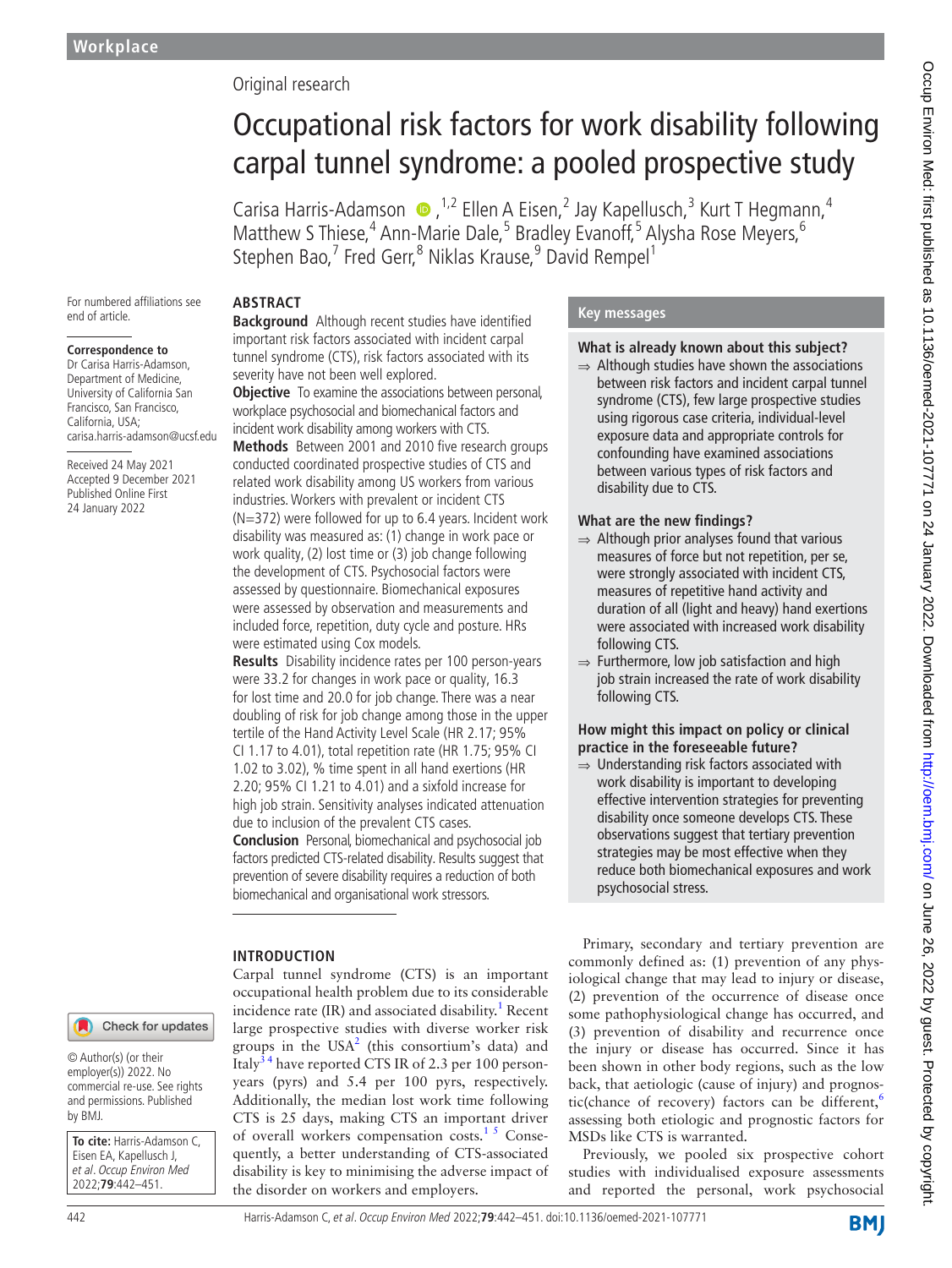and biomechanical factors associated with the development of incident cases of  $CTS.<sup>7-9</sup>$  However, no large-scale studies have assessed the risk of work disability among workers with CTS using individual-level biomechanical exposure assessments. Understanding who is at the highest risk for disability once CTS develops is extremely useful for tertiary prevention efforts. Therefore, the goal of these analyses was to explore the personal, biomechanical and work psychosocial factors associated with severity of CTS as measured by three measures of work disability among those with CTS. We hypothesised that the effect estimates of the associations between covariates, physical exposures, psychosocial factors and outcome measures would get higher with increasing severity levels of work disability.

## **METHODS**

#### **Study design**

This consortium consists of six research groups which conducted coordinated multi-year, prospective studies of upper extremity musculoskeletal disorders (UEMSDs) among 4321 US workers from 54 different workplaces across 10 different states between  $2001$  and  $2010.<sup>210</sup>$  Jobs ranged in physical demand; individuallevel exposure and health outcome information (including symptoms, physical examination findings, nerve conduction measures and functional outcome assessments) were collected. Similarities in study design allowed pooling of raw study data.<sup>2 10</sup> Workers meeting the case definition of CTS were assessed through repeated annual or biannual questionnaires for up to 6.4 years (average 2.4 years). This current report had requisite data collected by four research groups that also collected information on work disability representing workers from nine US states (AL, AR, CA, NV, ME, WA, WI, IL, UT).

#### **Participants**

This study's analyses relied on the 372 baseline prevalent or incident CTS cases ([figure](#page-1-0) 1). Electrodiagnostic testing (EDS) of the median and ulnar nerves were performed at baseline and at regular intervals during the follow-up periods. A detailed questionnaire was administered at baseline to assess work history, demographics, psychosocial factors, medical history, musculoskeletal symptoms and work disability. Periodic surveys were administered to trigger physical exams, electrodiagnostic studies and assess work-related pain and disability.

The case definition of CTS required positive symptoms (numbness, tingling, burning or pain in one or more of the first three digits) AND positive temperature-adjusted latency criteria for



<span id="page-1-0"></span>**Figure 1** Subject flow chart of the cohort included in the analyses for pace/quality of work change, time lost and job change among those with CTS. Includes both incident and prevalent cases (see attached). CTS, carpal tunnel syndrome.

<span id="page-1-1"></span>**Table 1** Sociodemographic characteristics and baseline health of the carpal tunnel syndrome (CTS) disability cohort including those having CTS at baseline and those developing an incident case of CTS  $(n=372)^*$ 

| Demographics (n (%))                                              | Total N=372 |
|-------------------------------------------------------------------|-------------|
| Gender                                                            |             |
| Male                                                              | 126 (34%)   |
| Female                                                            | 246 (66%)   |
| Age (years)                                                       |             |
| <30 years of age                                                  | 45 (12%)    |
| $\geq$ 30 and <40 years of age                                    | 79 (21%)    |
| $\geq$ 40 and <50 years of age                                    | 138 (37%)   |
| $\geq$ 50 years of age                                            | 110 (30%)   |
| Race/ethnicity                                                    |             |
| Caucasian                                                         | 213 (57%)   |
| Hispanic/Latino                                                   | 44 (12%)    |
| <b>Black/African American</b>                                     | 37 (10%)    |
| Asian                                                             | 17 (5%)     |
| Other                                                             | 15 (4%)     |
| Education                                                         |             |
| Some high school or less                                          | 52 (14%)    |
| High school graduate or above                                     | 315 (85%)   |
| <b>Handedness</b>                                                 |             |
| Left handed                                                       | 35 (9%)     |
| Right handed                                                      | 337 (91%)   |
| Body mass index (kg/m <sup>2</sup> )                              |             |
| $<$ 25                                                            | 71 (19%)    |
| $\geq$ 25 and <30 (overweight)                                    | 115 (31%)   |
| $\geq$ 30 (obese)                                                 | 184 (50%)   |
| General health                                                    |             |
| Very good or excellent                                            | 142 (38%)   |
| Good                                                              | 161 (43%)   |
| Fair or poor                                                      | 53 (14%)    |
| <b>Medical condition</b>                                          |             |
| No medical condition                                              | 309 (83%)   |
| Current medical condition                                         | 63 (17%)    |
| Diabetes mellitus                                                 | 24 (7%)     |
| <b>Rheumatoid arthritis</b>                                       | 17 (5%)     |
| Thyroid disease (hyper/hypo)                                      | 31 (8%)     |
| Pregnancy                                                         | $0(0\%)$    |
| Previous Distal Upper Extremity Musculoskeletal Disorder (UEMSD)  |             |
| No previous distal UEMSD                                          | 204 (55%)   |
| Previous distal UEMSD                                             | 77 (21%)    |
| Smoking status                                                    |             |
| Never smoked                                                      | 188 (51%)   |
| Currently smokes                                                  | 96 (26%)    |
| Previously smoked                                                 | 85 (23%)    |
| Non-occupational weekly aerobic non-hand activity                 |             |
| ≤3 hours/week                                                     | 91 (25%)    |
| >3 hours/week                                                     | 114 (31%)   |
| Non-occupational weekly hand intensive activity                   |             |
| ≤3 hours/week                                                     | 74 (20%)    |
| >3 hours/week                                                     | 206 (55%)   |
| Summary of workplace factors                                      |             |
| Years worked at enrolment                                         |             |
| ≤1 year                                                           | 35 (10%)    |
| $>1$ year and $\leq 3$ years                                      | 53 (15%)    |
| $>3$ years and $\leq 7$ years                                     | 95 (26%)    |
| >7 years and ≤12 years                                            | 104 (29%)   |
| >12 years                                                         | 73 (20%)    |
| Job satisfaction                                                  |             |
| Very satisfied                                                    | 106 (29%)   |
| Satisfied                                                         | 187 (50%)   |
| Not satisfied (includes neutral, dissatisfied, very dissatisfied) | 67 (18%)    |
| *Remaining percentages represent missing data.                    |             |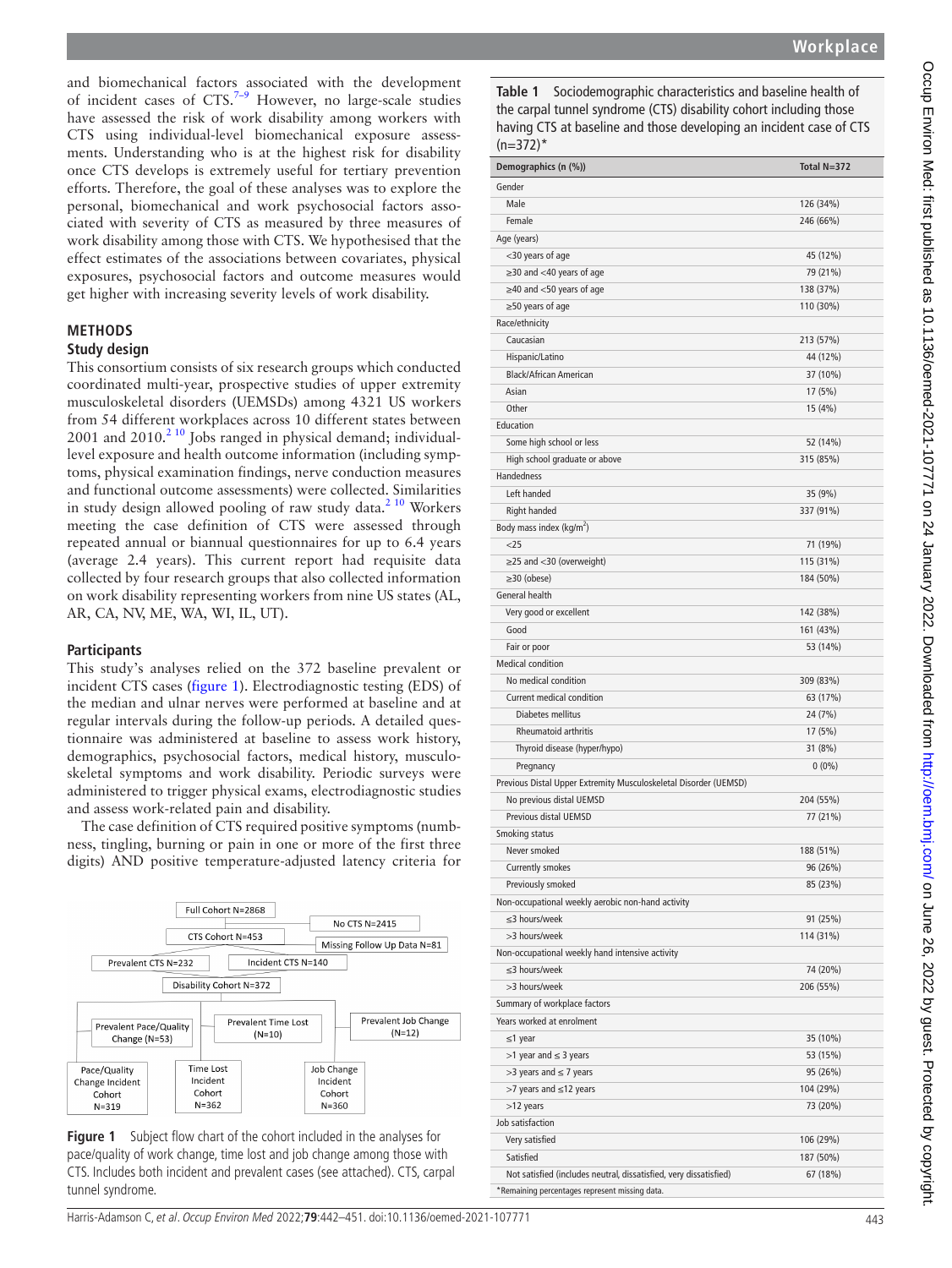median mononeuropathy at the wrist. $2^{11}$  Participants with symptoms consistent with CTS and concurrent abnormal median and ulnar nerve EDS were classified as possible polyneuropathy and were censored at the time those criteria were met.<sup>[2](#page-9-1)</sup>

#### **Work disability**

We defined three self-reported outcome measures of work disability following the development of CTS reflecting different degrees of severity of disability rank ordered as follows: (1) a self-reported negative change in work pace or quality of work due to hand/wrist symptoms (level of agreement), (2) lost time due to hand/wrist symptoms (days unable to work) and/or (3) a job change due to hand/wrist symptoms within the same company (including light or restricted duty) or to a different one. Each measure of work disability was dichotomous (yes/no). Those reporting work disability at baseline were identified as prevalent disability cases (work pace/quality change, lost time or job change) and excluded from incident analyses. The outcome for these analyses was one of the measures of incident work disability which occurred at the onset or after the worker met the case definition for CTS.

#### **Individual factors**

Individual factors such as gender, age, measured body mass index (BMI), medical comorbidities and prior injuries were collected at baseline. Race, education and work history were also collected at baseline.

## **Work psychosocial factors**

Elements from the Job Content Questionnaire (JCQ) were administered to collect information on work psychosocial factors at baseline. Four job strain 'quadrants' were created by using the median split of the JCQ subscales (psychological job demand and decision latitude) to form four groups of job strain including high strain (high demand, low control), passive strain (low demand, low control), active strain (high demand, high control) and low strain (low demand, high control).<sup>[12 13](#page-9-5)</sup>

#### **Biomechanical exposure**

Baseline, task-level workplace exposure assessments were obtained for each worker. Exposure assessment typically included: worker interview, task observation by a trained ergonomist, workplace measurements of applied forces and tool and part weights, video recording, and video analyses<sup>[7](#page-9-4)</sup> Estimates included the highest hand force requirements for a task using the Borg CR-10 rating scale, a 0–10 point scale ranging from 'nothing at all' to 'extremely strong' (Worker Rated Peak Hand Force; Analyst Rated Peak Hand Force). Estimates of the repetitiveness of a task used the Hand Activity Level (HAL) scale, a 0–10 point scale that has anchors describing the frequency of exertions and recovery. The 2018 American Conference of Governmental Industrial Hygienists (ACGIH) threshold limit value (TLV) for Hand Activity is a composite index that combines repetition (HAL scale) and peak hand force to calculate a Peak Force Index (PFI) score for the action limit and the TLV. Temporal exertion patterns for repetition (Total Hand Repetition Rate; Forceful Hand Repetition Rate), duty cycle (% time All Exertions; % time Forceful Exertions) and posture (% time  $\geq 30^{\circ}$ Wrist Extension; % time  $\geq 30^{\circ}$ Wrist Flexion) were determined by detailed time studies of task level.<sup>[10 14](#page-9-6)</sup> Forceful exertions were those requiring  $\geq$ 9N pinch force or  $\geq$ 45N of power grip force or a Borg CR-10≥2. Exposure to hand vibration (yes/no) was recorded by the analyst for each. Exposures

were measured at the individual task level at all study sites at the time of participant enrolment and measured again if the job changed.<sup>[8](#page-9-7)</sup> An individual's job level exposure was calculated as a time-weighted average of task exposures based on self-reported weekly time spent performing each task.

#### **Baseline covariates**

Covariates known to be likely confounders such as age, gender and BMI, were included in every model. The other covariates considered for inclusion in the analyses were medical condition, ethnicity, highest education attained, prior distal UEMSD, time on the job at same company, smoking status, aerobic activity level and non-aerobic hand intensive activity level.

#### **Statistical analysis**

Cox proportional hazard models with robust CIs were used to estimate adjusted hazard ratios for personal, biomechanical and work psychosocial factors and CTS-related incident work disability. Person-time accrued from the time the worker met the case definition of CTS. Mean, median, IQR, IR, HRs and 95% CIs were calculated. Biomechanical exposures were categorised by tertiles. Models were adjusted for confounding by personal factors (age, gender, BMI), study site and non-overlapping biomechanical exposures.<sup>[8](#page-9-7)</sup> Confounding by additional covariates that were not mediators on the pathway from exposure to outcome was assessed by successively including and removing each from the model and retaining it if the primary exposure coefficient changed more than 10%.

## **RESULTS**

Among those included in this analysis [\(figure](#page-1-0) 1), compared with the incident CTS cases  $(N=140 (38%))$  those with prevalent CTS ( $N=232$  (62%)) had a slightly higher mean age(2.3 years), BMI (1.5 kg/m<sup>2</sup>) and tenure (1.5 years); additionally, there were slightly more females(6%) and report of a comorbidity(7%). Overall, of the 372 workers included in the analysis, two-thirds were 40 years of age or older (50%=44.9 years; IQR 36.0–52.0) ([table](#page-1-1) 1). The median year worked at enrolment was 6.5 years (IQR 3.2–12.0). [Table](#page-3-0) 2 summarises exposures to biomechanical and psychosocial job factors. There were no significant differences between mean baseline exposure values between the prevalent and incident CTS cases, though the prevalent cases had slightly higher measures of repetition and duty cycle.

#### **Disability prevalence, incidence and time to disability onset after CTS**

Participants who met the criteria for a work disability at the time they met the CTS case definition were considered prevalent work disability cases ([figure](#page-1-0) 1); incident rates by disability varied[\(table](#page-4-0) 3). The median time to onset of disability differed among those meeting the criteria for CTS at baseline (prevalent CTS cases) compared with those who developed incident CTS. Specifically, a change in work pace/quality was reported after a median interval of 521 days (IQR: 239–722) by prevalent CTS cases (n=114) compared with 155 days (IQR:  $60-414$ ) by incident CTS cases (n=43), lost work time was experienced after a median period of 459 days (IQR: 314–711) by prevalent CTS cases (n=72) compared with 227 days (IQR: 78–435) by incident CTS cases (n=25), and job change occurred after a median interval of 570 days (IQR: 244–729) among prevalent CTS cases (n=88) compared with 231 days (IQR: 116–535) among incident CTS cases (n=24).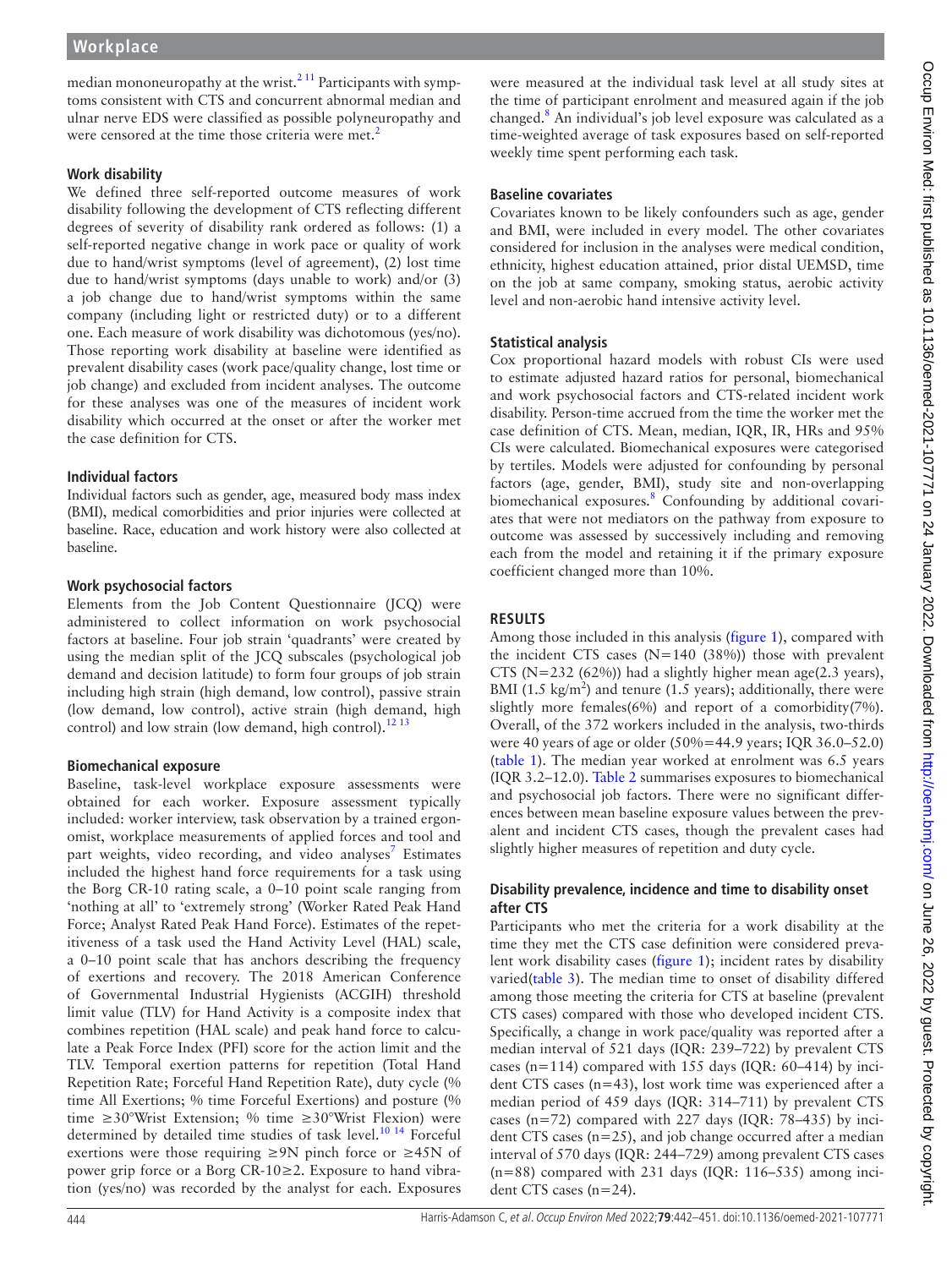to 9.05) and 3.04 (95% CI 0.94 to 9.84) increased in the rate of a job change compared with the prevalent CTS who had rates of 0.92 (95% CI 0.49 to 1.72) and 1.51 (95% CI 0.82 to 2.79).

#### **DISCUSSION**

This prospective cohort study of workers with CTS found that the incidence of those with CTS experiencing new changes in work pace/quality was much higher (33.2/100 pyrs) than the incidence of those who experienced lost time (16.3/100 pyrs) or job changes (20.0/100 pyrs) due to CTS. Changes in pace and quality of work are likely to precede lost time or job changes, and these self-reported difficulties in performing job tasks might continue for some time before a change in job duties or the inability to perform the job occurred. Another potential explanation for these findings is that the inconveniences and financial and other penalties associated with lost time resulted in that measure being lowest.

An important finding of this research was how non-occupational risk factors differed considerably for the three measures of disability. In contrast to prior studies,<sup>15 16</sup> being older was not associated with increased risk of CTS-related disability. In fact, workers older than 40 years reported a reduced rate of changes in work pace or quality or job changes. However, consistent with prior studies, women and workers with self-reported rheumatoid arthritis did have trends in increased rates of CTS-related disability.<sup>7 17</sup> Workers who reported their health as 'fair' or 'poor' had a 70%–80% increased rate in changes in work pace/quality or job change and obese workers had a higher rate of lost time due to CTS, but not pace/quality change or job change.

In a prior paper, we found that greater time in nonoccupational hand intensive activity was associated with a lower risk of developing  $CTS$ .<sup>[7](#page-9-4)</sup> In the current analyses, baseline hand intensive exposures outside of and during work were associated with a higher incidence of subsequent disability. There are various possible explanations for these seemingly disparate findings beyond a potentially spurious result. One explanation is that the risks for the development of CTS are not the same as those that produce disability. Another explanation is that, regardless of disease or symptoms, there is a minimal level of hand intensive activities that cannot be reduced, particularly among women caring for dependents in the home since activities of daily living were included as non-occupational hand intensive activity. Perhaps those caring for dependents may not have any alternatives to performing offhand intensive activities in the home, thus leading to lost time at work.

Workers with longer tenure at baseline tended to have reduced rates of CTS-related disability than those who worked for shorter durations. In fact, individuals who worked more than 12 years had a 58% reduction in the rate of lost time following CTS. Perhaps these workers had a greater ability to influence their work given their tenure. Alternatively, perhaps these workers represented a healthier population and were able to continue working despite their condition either due to greater ability to adapt to symptoms over time and/or potentially having milder symptoms.

Consistent with prior analyses on CTS incidence, $17$  work psychosocial factors such as job dissatisfaction and job strain were independently associated with disability following CTS. However, associations with disability were much stronger; in fact, high job strain was the strongest predictor of severe disability outcomes, with a fourfold increased rate of lost time and a 6.5-fold increased rate of job change. High psychological job demands increased disability independent from biomechanical factors and high decision latitude on the job appeared to protect workers though confidence intervals

<span id="page-3-0"></span>**Table 2** Summary of baseline biomechanical and work psychosocial exposures

|                                                                     | N   | Mean (SD)     |
|---------------------------------------------------------------------|-----|---------------|
| Force measures                                                      |     |               |
| Peak Borg CR-10: Worker's rating (0-10 scale)                       | 346 | 3.9(2.2)      |
| Peak Borg CR-10: Analyst's rating (0-10 scale)                      | 365 | 3.0(1.7)      |
| <b>Repetition measures</b>                                          |     |               |
| Hand Activity Level Scale:<br>Analyst's rating (0-10 scale)         | 367 | 4.9(1.7)      |
| Total repetition rate* (reps/min)                                   | 363 | 21.6(15.7)    |
| Forceful repetition rate* (reps/min)                                | 363 | 7.7(10.1)     |
| Dty cycle                                                           |     |               |
| % duration all exertions* (0%-100%)                                 | 363 | 67.1 (18.4)   |
| % duration forceful exertions* (0%-100%)                            | 363 | 22.4 (19.4)   |
| Posture measures                                                    |     |               |
| % time $\geq$ 30° wrist flexion* (0%–100%)                          | 360 | 4.2(9.1)      |
| % time $\geq$ 30° wrist extension* (0%–100%)                        | 360 | 13.8 (20.6)   |
| Work psychosocial measures                                          |     |               |
| Psychological demandt                                               | 182 | 31.9(4.9)     |
| Decision latitude†                                                  | 180 | 60.0(8.5)     |
| Other measures                                                      | N   | $\frac{0}{0}$ |
| Vibration                                                           |     |               |
| None                                                                | 190 | 54.6          |
| Some                                                                | 158 | 45.4          |
| 2018 ACGIH TLV for hand activity                                    |     |               |
| Lower tertile $(<$ PFI <sub><math>_{21}</math></sub> )              | 72  | 19.8          |
| Middle tertile ( $\geq$ PFI <sub>M</sub> and < PFI <sub>TIV</sub> ) | 86  | 23.7          |
| Upper tertile $(\geq PFI_{\tau}$                                    | 205 | 56.5          |
|                                                                     |     |               |

\*Direct measurements and/or from videotape analyses.

†Domain of the Karasek Job Strain Index.

ACGIH, American Conference of Governmental Industrial Hygienists; PFIAL, PFI action limit; PFITLV, Peak Force Index threshold limit value.

#### **Sociodemographic factors, baseline health status and disability incidence**

Regardless of outcome measure, females had non-significant, modestly higher rates of work disability than males ([table](#page-4-0) 3), and older age was associated with lower rates of work disability. Hispanics experienced higher disability rates than other ethnic groups and having a high BMI more than tripled the rate of lost time following CTS.

## **Work history, biomechanical exposures, psychosocial job factors and disability incidence**

Measures of hand repetition, such as a HAL of more than 4 or a total hand repetition rate of more than 13.6 reps/min or spending more than 76% of time in any hand exertion, or spending more than 29% of time in forceful hand exertion increased the rate of a job change ([table](#page-6-0) 4).

Not all research sites in the consortium had compatible psychosocial data and thus the cohort having both biomechanical exposure and work psychosocial data was smaller than the main cohort. Nevertheless, among those with lost time or job change, 6 out of 12 (50%) and 7 out of 16 (44%) cases had high job strain, respectively, yet only 2 individuals in each model had low job strain [\(table](#page-6-0) 4).

A sensitivity analysis indicates that the incident CTS cases had consistently higher effect estimates than the prevalent CTS cases, despite wide confidence intervals due to a limited number of incident disability cases. For example, those with middle and high percent time in forceful exertion had a 2.37 (95% CI 0.62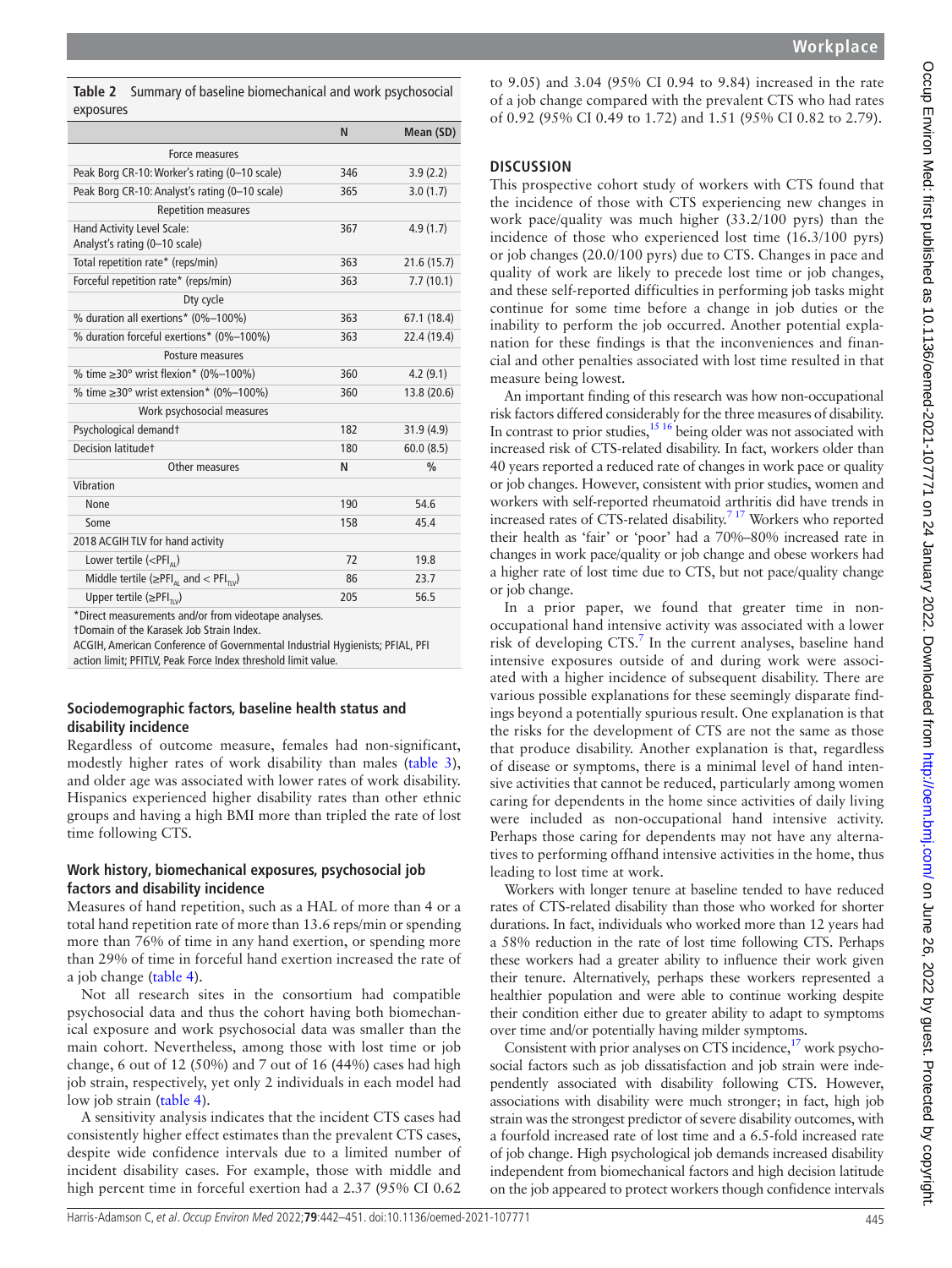<span id="page-4-0"></span>

| Personal factors and risk of CTS-related work disability, HRs and<br>Table 3 |                          |                                                                       |      | 95% CIs adjusted for age, gender, BMI and consortium research site |           |                                       |      |                 |        |                                                         |      |              |
|------------------------------------------------------------------------------|--------------------------|-----------------------------------------------------------------------|------|--------------------------------------------------------------------|-----------|---------------------------------------|------|-----------------|--------|---------------------------------------------------------|------|--------------|
|                                                                              | $(M=319;$<br>$IR = 33.2$ | per 100 PYs)<br>Pace/quality change<br>$n = 157$ ;                    |      |                                                                    | Lost time | IR=16.3 per 100 PYs)<br>(N=362; n=97; |      |                 |        | IR=20.0 per 100 PYs;)<br>$(N=360; n=112;$<br>Job change |      |              |
|                                                                              | $\geq$                   | Cases (n)                                                             | £    | ⊽<br>95%                                                           | $\geq$    | Cases (n)                             | ≝    | U<br>95%        | $\geq$ | Cases (n)                                               | 똪    | U<br>95%     |
| Gender*                                                                      | 317                      | 55                                                                    |      |                                                                    | 360       | 57                                    |      |                 | 358    | 110                                                     |      |              |
| Male                                                                         |                          | 36                                                                    | 1.00 |                                                                    |           | $\overline{1}$                        | 1.00 |                 |        | 20                                                      | 1.00 |              |
| Female                                                                       |                          | $\overline{\mathsf{D}}$                                               | 1.27 | $0.85$ to $1.89$                                                   |           | 78                                    | 1.13 | 0.67 to 1.92    |        | 90                                                      | 1.47 | 0.9 to 2.39  |
| Age (years) t                                                                | 317                      | 55                                                                    |      |                                                                    | 360       | 57                                    |      |                 | 358    | 110                                                     |      |              |
| <30 years of age                                                             |                          |                                                                       | 1.00 |                                                                    |           | $\infty$                              | 1.00 |                 |        | $\overline{c}$                                          | 1.00 |              |
| ≥30 and <40 years of age≥                                                    |                          |                                                                       | 0.79 | 0.42 to 1.46                                                       |           | 20                                    | 1.02 | 0.45 to 2.31    |        | 26                                                      | 0.94 | 0.43 to 2.05 |
| ≥40 and <50 years of age                                                     |                          |                                                                       | 0.48 | 0.26 to 0.88                                                       |           | 34                                    | 0.84 | 0.38 to 1.84    |        | $\overline{4}$                                          | 0.51 | 0.23 to 1.11 |
| ≥50 years of age                                                             |                          |                                                                       | 0.54 | $0.29$ to $0.99$                                                   |           | 35                                    | 1.18 | 0.55 to 2.52    |        | 30                                                      | 0.49 | 0.22 to 1.08 |
| Ethnicity                                                                    | 274                      |                                                                       |      |                                                                    | 314       | 82                                    |      |                 | 312    | 94                                                      |      |              |
| Caucasian                                                                    |                          |                                                                       | 1.00 |                                                                    |           | 59                                    | 1.00 |                 |        | $\mathcal{L}$                                           | 1.00 |              |
| Hispanic/Latino                                                              |                          |                                                                       | 1.92 | 1.24 to 2.97                                                       |           | 15                                    | 1.64 | 0.85 to 3.17    |        | 15                                                      | 1.54 | 0.84 to 2.83 |
| Black/African American                                                       |                          |                                                                       | 0.86 | 0.38 to 1.94                                                       |           | $\ddot{\phantom{a}}$                  | 0.00 | $0$ to $0$      |        | $\mathbf{I}$                                            | 0.00 | $0$ to $0$   |
| Asian                                                                        |                          |                                                                       | 0.99 | $0.29$ to $3.39$                                                   |           | ÷                                     | 0.00 | $0$ to $0$      |        | $\ddot{\phantom{a}}$                                    | 0.00 | 0 to 0       |
| Other                                                                        |                          |                                                                       | 0.98 | 0.39 to 2.49                                                       |           | $\infty$                              | 0.65 | 0.31 to 1.38    |        | $\overline{ }$                                          | 0.52 | 0.22 to 1.25 |
| Education                                                                    | 312                      |                                                                       |      |                                                                    | 355       | 96                                    |      |                 | 353    | 109                                                     |      |              |
| Some high school or less                                                     |                          |                                                                       | 1.00 |                                                                    |           | $\tilde{1}$                           | 1.00 |                 |        | $\infty$                                                | 1.00 |              |
| High school graduate or above                                                |                          | 33                                                                    | 0.89 | 0.55 to 1.45                                                       |           | 83                                    | 0.68 | 0.37 to 1.25    |        | 101                                                     | 1.54 | 0.79 to 3.01 |
| Handedness                                                                   | 317                      | 55                                                                    |      |                                                                    | 360       | $\overline{9}$                        |      |                 | 358    | 110                                                     |      |              |
| Left handed                                                                  |                          |                                                                       | 1.00 |                                                                    |           | $\overline{10}$                       | 1.00 |                 |        | $\infty$                                                | 1.00 |              |
| Right handed                                                                 |                          | $m \nvert q$                                                          | 1.78 | 1.06 to 2.99                                                       |           | $\overline{8}$                        | 1.17 | 0.66 to 2.06    |        | 110                                                     | 2.11 | 1.12 to 3.98 |
| Body mass index (kg/m <sup>2</sup> )                                         | 317                      |                                                                       |      |                                                                    | 360       | 97                                    |      |                 | 358    | 110                                                     |      |              |
| <25                                                                          |                          | $\frac{155}{24}$                                                      | 1.00 |                                                                    |           | $\overline{1}$                        | 1.00 |                 |        | 22                                                      | 1.00 |              |
| ≥25 and <30 (overweight)                                                     |                          |                                                                       | 1.30 | 0.83 to 2.03                                                       |           | 29                                    | 1.88 | 0.88 to 4.0     |        | 33                                                      | 0.80 | 0.46 to 1.39 |
| $\geq$ 30 (obese)                                                            |                          |                                                                       | 1.11 | 0.58 to 2.13                                                       |           | 57                                    | 3.40 | 1.31 to 8.8     |        | 55                                                      | 0.60 | 0.27 to 1.31 |
| General health                                                               | 305                      |                                                                       |      |                                                                    | 346       | 93                                    |      |                 | 343    | 106                                                     |      |              |
| Very good or excellent                                                       |                          | $\frac{145}{57}$ $\frac{25}{155}$                                     | 1.00 |                                                                    |           | $\overline{40}$                       | 1.00 |                 |        | 47                                                      | 1.00 |              |
| Good                                                                         |                          |                                                                       | 1.25 | 0.86 to 1.82                                                       |           | $\overline{40}$                       | 1.09 | 0.70 to 1.72    |        | 43                                                      | 1.02 | 0.66 to 1.6  |
| Fair or poor                                                                 |                          |                                                                       | 1.80 | 1.12 to 2.88                                                       |           | $\frac{1}{3}$                         | 1.37 | 0.64 to 2.91    |        | $\frac{6}{2}$                                           | 1.69 | 1.00 to 2.86 |
| Comorbidity                                                                  | 317                      |                                                                       |      |                                                                    | 360       | 57                                    |      |                 | 358    | 110                                                     |      |              |
| No medical condition                                                         |                          |                                                                       | 1.00 |                                                                    |           | 74                                    | 1.00 |                 |        | 85                                                      | 1.00 |              |
| Current medical condition                                                    |                          | $\frac{124}{31}$                                                      | 0.91 | 0.61 to 1.36                                                       |           | 23                                    | 1.01 | 0.62 to 1.64    |        | 25                                                      | 1.01 | 0.65 to 1.58 |
| Diabetes mellitus                                                            |                          | G                                                                     | 0.70 | 0.31 to 1.58                                                       |           | $\infty$                              | 1.12 | 0.55 to 2.29    |        | $\overline{\phantom{0}}$                                | 0.71 | 0.31 to 1.63 |
| Rheumatoid arthritis                                                         |                          |                                                                       | 1.50 | 0.79 to 2.85                                                       |           | $\sigma$                              | 1.40 | 0.71 to 2.74    |        | $\overline{ }$                                          | 0.92 | 0.41 to 2.05 |
| Thyroid disease                                                              |                          |                                                                       | 0.70 | 0.43 to 1.14                                                       |           | $\overline{c}$                        | 1.01 | $0.54$ to $1.9$ |        | $\overline{1}$                                          | 1.13 | 0.7 to 1.83  |
| Previous distal UEMSD                                                        | 252                      | $\frac{1}{4}$ $\frac{1}{2}$ $\frac{1}{2}$ $\frac{1}{4}$ $\frac{1}{3}$ |      |                                                                    | 272       | 87                                    |      |                 | 271    | 100                                                     |      |              |
| No previous distal UEMSD                                                     |                          |                                                                       | 1.00 |                                                                    |           | 54                                    | 1.00 |                 |        | $\mathcal{L}$                                           | 1.00 |              |
| Previous distal UEMSD                                                        |                          |                                                                       | 1.20 | 0.82 to 1.75                                                       |           | 33                                    | 1.29 | 0.82 to 2.01    |        | 28                                                      | 0.90 | 0.57 to 1.42 |
|                                                                              |                          |                                                                       |      |                                                                    |           |                                       |      |                 |        |                                                         |      | continuer    |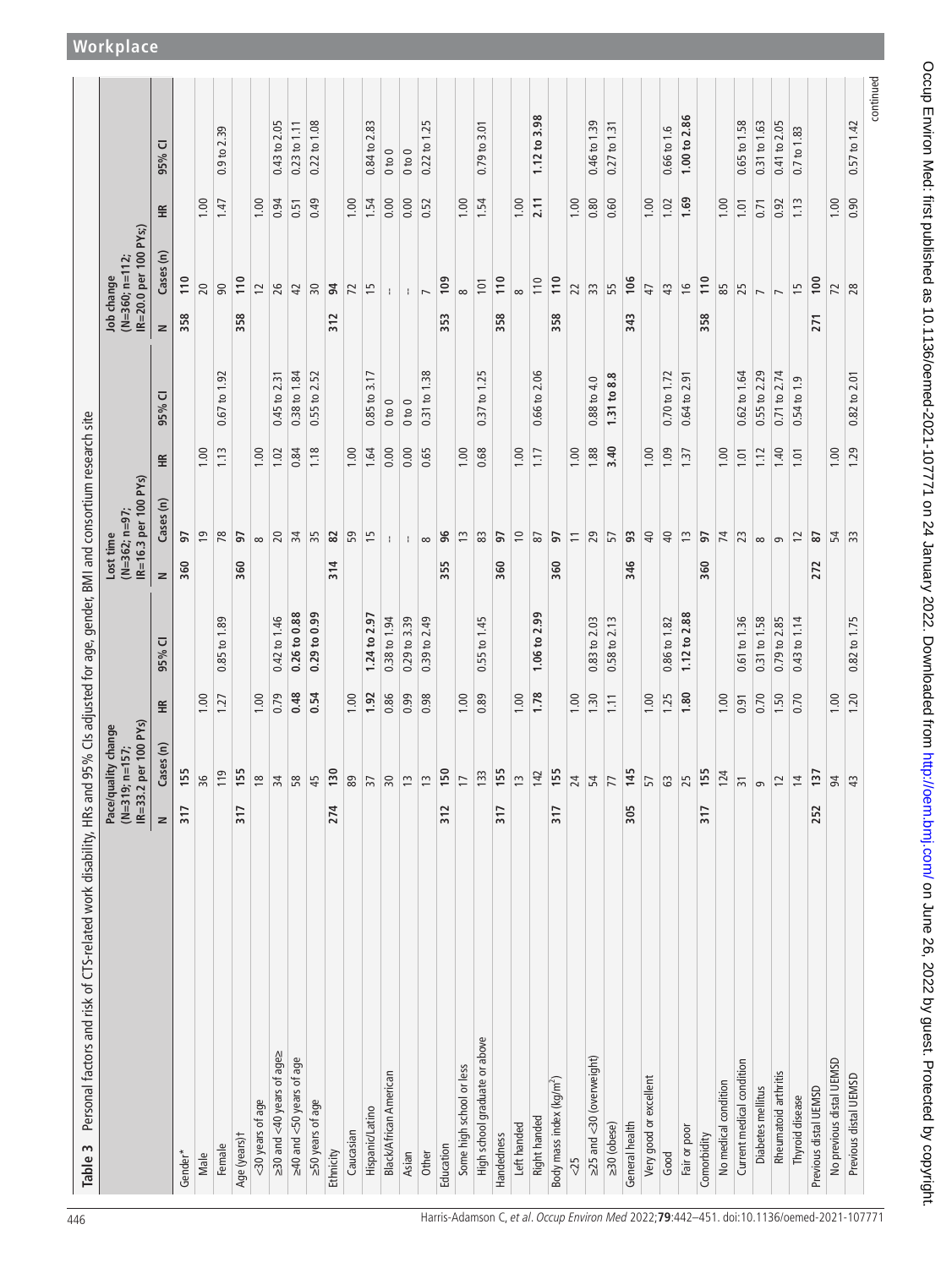| continued<br>Table 3                                                                                                                                                                                                                                                       |               |                                                           |      |                         |           |                                         |       |                         |            |                                           |       |                  |
|----------------------------------------------------------------------------------------------------------------------------------------------------------------------------------------------------------------------------------------------------------------------------|---------------|-----------------------------------------------------------|------|-------------------------|-----------|-----------------------------------------|-------|-------------------------|------------|-------------------------------------------|-------|------------------|
|                                                                                                                                                                                                                                                                            | $IR = 33$     | 3.2 per 100 PYs)<br>Pace/quality change<br>(N=319; n=157; |      |                         | Lost time | IR=16.3 per 100 PYs)<br>$(N=362; n=97;$ |       |                         | Job change | IR=20.0 per 100 PYs;)<br>$(N=360; n=112;$ |       |                  |
|                                                                                                                                                                                                                                                                            | $\geq$        | Cases (n)                                                 | €    | 95% CI                  | z         | Cases (n)                               | 兰     | 95% CI                  | $\geq$     | Cases (n)                                 | €     | 95% CI           |
| Smoking status                                                                                                                                                                                                                                                             | 315           | 154                                                       |      |                         | 357       | 57                                      |       |                         | 355        | 110                                       |       |                  |
| Never smoked                                                                                                                                                                                                                                                               |               | 77                                                        | 1.00 |                         |           | 52                                      | 1.00  |                         |            | 95                                        | 1.00  |                  |
| Currently smokes                                                                                                                                                                                                                                                           |               | $\overline{40}$                                           | 1.17 | 0.78 to 1.77            |           | 20                                      | 0.82  | 0.46 to 1.45            |            | 29                                        | 1.32  | $0.80$ to $2.18$ |
| Previously smoked                                                                                                                                                                                                                                                          |               | 37                                                        | 1.10 | $0.74 \text{ to } 1.66$ |           | 25                                      | 0.97  | $0.60 \text{ to } 1.56$ |            | 25                                        | 1.01  | $0.62$ to 1.64   |
| Non-occupational weekly aerobic non-hand activity                                                                                                                                                                                                                          | 189           | 123                                                       |      |                         | 202       | 85                                      |       |                         | 197        | 95                                        |       |                  |
| ≤3 hours/week                                                                                                                                                                                                                                                              |               | 56                                                        | 1.00 |                         |           | 25                                      | 0.001 |                         |            | 43                                        | 0.001 |                  |
| >3 hours/week                                                                                                                                                                                                                                                              |               | 5                                                         | 0.70 | $0.49$ to $1.00$        |           | 60                                      | 1.88  | $1.18$ to 3.00          |            | 52                                        | 0.73  | $0.48$ to $1.11$ |
| Non-occupational weekly hand intensive activity                                                                                                                                                                                                                            | 250           | 136                                                       |      |                         | 271       | 87                                      |       |                         | 270        | 100                                       |       |                  |
| ≤3 hours/week                                                                                                                                                                                                                                                              |               | 28                                                        | 1.00 |                         |           | $\approx$                               | 1.00  |                         |            | $\overline{4}$                            | 1.00  |                  |
| >3 hours/week                                                                                                                                                                                                                                                              |               | 108                                                       | 0.92 | $0.60 \text{ to } 1.41$ |           | 77                                      | 2.09  | 1.06 to 4.13            |            | 86                                        | 1.57  | $0.90$ to $2.75$ |
| Summary of workplace factors                                                                                                                                                                                                                                               |               |                                                           |      |                         |           |                                         |       |                         |            |                                           |       |                  |
| Years worked at enrolment                                                                                                                                                                                                                                                  | $\frac{2}{3}$ | 150                                                       |      |                         | 355       | 96                                      |       |                         | 353        | 108                                       |       |                  |
| $\leq$ 1 year                                                                                                                                                                                                                                                              |               | G                                                         | 1.00 |                         |           | $\overline{ }$                          | 1.00  |                         |            | 6                                         | 1.00  |                  |
| $>1$ year and $\leq$ 3 years                                                                                                                                                                                                                                               |               | $\tilde{1}$                                               | 1.73 | $0.65$ to $4.60$        |           | $\overline{ }$                          | 0.63  | 0.23 to 1.73            |            | 12                                        | 3.98  | 1.38 to 11.44    |
| >3 years and $\leq$ 7 years                                                                                                                                                                                                                                                |               | 56                                                        | 2.33 | 1.06 to 5.09            |           | 38                                      | 1.20  | 0.53 to 2.71            |            | $\approx$                                 | 2.26  | 0.83 to 6.18     |
| >7 years and $\leq$ 12 years                                                                                                                                                                                                                                               |               | $\overline{40}$                                           | 2.00 | 0.88 to 4.53            |           | 28                                      | 0.74  | 0.31 to 1.76            |            | $\overline{31}$                           | 3.03  | 1.08 to 8.53     |
| $>12$ years                                                                                                                                                                                                                                                                |               | 32                                                        | 2.21 | $0.93$ to 5.24          |           | $\frac{6}{2}$                           | 0.42  | $0.16 \text{ to } 1.08$ |            | 25                                        | 3.17  | 1.05 to 9.56     |
| Job satisfaction                                                                                                                                                                                                                                                           | 308           | 147                                                       |      |                         | 350       | 95                                      |       |                         | 347        | 108                                       |       |                  |
| Very satisfied                                                                                                                                                                                                                                                             |               | 27                                                        | 1.00 |                         |           | $\overline{0}$                          | 1.00  |                         |            | ഉ                                         | 1.00  |                  |
| Satisfied                                                                                                                                                                                                                                                                  |               | 82                                                        | 1.69 | 1.09 to 2.62            |           | 50                                      | 0.89  | 0.50 to 1.58            |            | 61                                        | 1.57  | 0.94 to 2.63     |
| Not satisfied                                                                                                                                                                                                                                                              |               | 38                                                        | 2.02 | 1.21 to 3.37            |           | 26                                      | 1.24  | 0.67 to 2.29            |            | 28                                        | 1.60  | $0.86$ to $3.00$ |
| BMI, body mass index; CTS, carpal tunnel syndrome; IR, incidence rate; UEMSDs, upper<br>tAdjusted only for gender, BMI and consortium research site.<br>*Adjusted only for age, BMI and consortium research site.<br>Bold text denotes statistical significance at p<0.05. |               | extremity musculoskeletal disorders.                      |      |                         |           |                                         |       |                         |            |                                           |       |                  |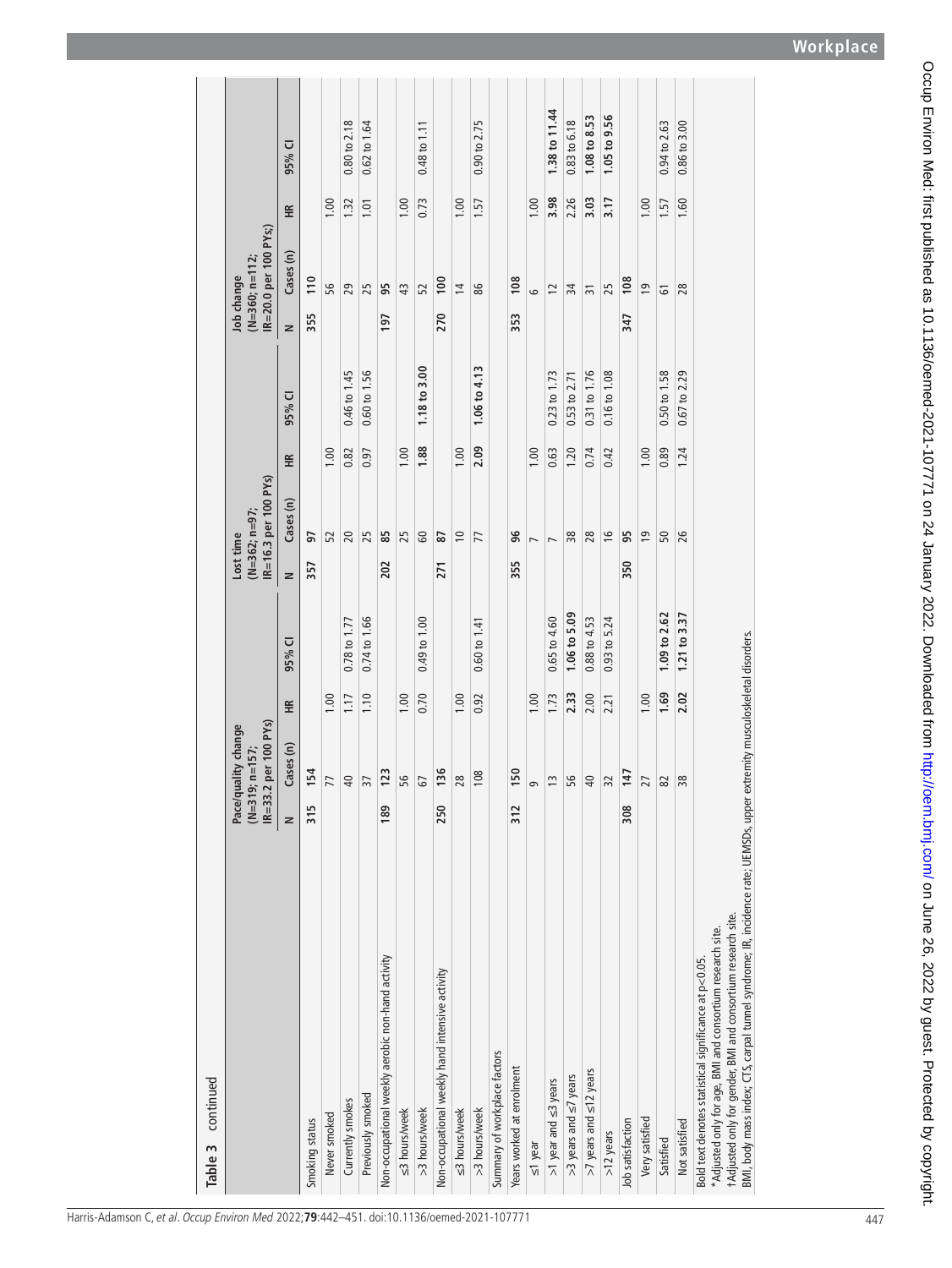<span id="page-6-0"></span>

|                                                                                                      | Pace/quality change |                          |        |                              | Lost tim   |                       |                |              | Job change |                          |                 |                  |
|------------------------------------------------------------------------------------------------------|---------------------|--------------------------|--------|------------------------------|------------|-----------------------|----------------|--------------|------------|--------------------------|-----------------|------------------|
| Cutoffs                                                                                              | Cohort (N)          | Cases (n)                | 똪      | U<br>$95\%$                  | Cohort (N) | Cases (n)             | 똪              | ⊽<br>95%     | Cohort (N) | Ξ<br>Cases               | 띂               | ⊽<br>95%         |
| Force measures (adj. for total repetition rate, % duration all exertions, % time ≥30° Wrist Flexion) |                     |                          |        |                              |            |                       |                |              |            |                          |                 |                  |
| Peak Borg CR-10:<br>Worker (0–10 scale)                                                              | 276                 | 142                      |        |                              | 309        | 89                    |                |              | 305        | 105                      |                 |                  |
| $\mathbb{S}^2$<br>Lower tertile                                                                      |                     | $\frac{8}{3}$            | 1.00   |                              |            | $\overline{\epsilon}$ | 1.00           |              |            | $35\,$                   | 1.00            |                  |
| $>3$ and $\leq4.5$<br>Middle tertile                                                                 |                     | $\frac{4}{5}$            | 1.24   | 0.81 to 1.92                 |            | $\overline{27}$       | 1.07           | 0.62 to 1.85 |            | 36                       | 1.17            | 0.71 to 1.93     |
| $>4.5$<br>Upper tertile                                                                              |                     | $\frac{8}{3}$            | 1.09   | $0.72$ to $1.65$             |            | $\overline{\pi}$      | 1.15           | 0.67 to 1.99 |            | $\frac{34}{3}$           | 1.14            | 0.69 to 1.91     |
| Peak Borg CR-10:<br>Analyst (0–10 scale)                                                             | 287                 | 144                      |        |                              | 323        | 89                    |                |              | 320        | 105                      |                 |                  |
| $\leq 2.3$<br>Lower tertile                                                                          |                     | \$                       | 1.00   |                              |            |                       | 1.00           |              |            |                          | 1.00            |                  |
| $>2.3$ and $\leq$ 3.8<br>Middle tertile                                                              |                     | 58                       | $1.17$ | 74 to 1.84<br>$\circ$        |            | $26$<br>$36$          | 1.14           | 0.66 to 1.97 |            | $\frac{8}{3}$            | 0.91            | 0.54 to 1.56     |
| $>3.8$<br>Upper tertile                                                                              |                     | 40                       | 0.99   | 0.62 to 1.59                 |            | $\overline{27}$       | 1.43           | 0.81 to 2.56 |            | $\overline{\mathcal{E}}$ | 1.25            | 0.70 to 2.25     |
| Repetition measures (adj. for analyst rated peak CR-10, % time ≥30° Wrist Flexion)                   |                     |                          |        |                              |            |                       |                |              |            |                          |                 |                  |
| Hand activity level<br>(HAL Scale: analyst<br>$(0-10 scale)$                                         | 287                 | 145                      |        |                              | 323        | 89                    |                |              | 320        | 105                      |                 |                  |
| $\frac{4}{7}$<br>Lower tertile                                                                       |                     | $\frac{4}{1}$            | 1.00   |                              |            | 24                    | 1.00           |              |            | $\frac{8}{2}$            | 1.00            |                  |
| $>4$ and $\leq 6$<br>Middle tertile                                                                  |                     | $\overline{\phantom{a}}$ | 1.45   | 1.00 to 2.13                 |            | $\sqrt{2}$            | 0.84           | 0.48 to 1.48 |            | 95                       | 2.37            | 1.34 to 4.21     |
| $\frac{8}{2}$<br>Upper tertile                                                                       |                     | $\overline{3}$           | 1.09   | 0.68 to 1.77                 |            | 28                    | 1.17           | 0.67 to 2.06 |            | $\overline{5}$           | 2.17            | 1.18 to 4.02     |
| Total repetition rate<br>(reps/min)                                                                  | 287                 | 144                      |        |                              | 323        | 89                    |                |              | 320        | 105                      |                 |                  |
| $\leq 13.6$<br>Lower tertile                                                                         |                     | $\overline{40}$          | 1.00   |                              |            | 20                    | 1.00           |              |            | $\overline{z}$           | 1.00            |                  |
| $>13.6$ and $\leq$ 24.0<br>Middle tertile                                                            |                     | 50                       | 1.36   | 90 to 2.09<br>$\ddot{\circ}$ |            | $\sqrt{3}$            | 1.43           | 0.81 to 2.54 |            | $\Theta$                 | 1.87            | 1.09 to 3.23     |
| $>24.0$<br>Upper tertile                                                                             |                     | $\frac{1}{4}$            | 1.20   | 79 to 1.85<br>$\sigma$       |            | $\overline{32}$       | 1.45           | 0.82 to 2.58 |            | $\frac{4}{3}$            | 1.75            | 1.02 to 3.02     |
| Forceful repetition<br>rate* (reps/min)                                                              | 293                 | 145                      |        |                              | 329        | 89                    |                |              | 326        | 105                      |                 |                  |
| $\leq 2.3$<br>Lower tertile                                                                          |                     | $\frac{1}{4}$            | 1.00   |                              |            | 25                    | 1.00           |              |            | 26                       |                 |                  |
| $>2.3$ and $\leq 8.1$<br>Middle Tertile                                                              |                     | 49                       | 1.09   | 70 to 1.72<br>$\circ$        |            | $\frac{8}{34}$        | $\frac{14}{3}$ | 0.82 to 2.55 |            | $\sqrt{3}$               | 1.14            | $0.66$ to $2.00$ |
| $\frac{1}{28}$<br>Upper tertile                                                                      |                     | 55                       | 1.28   | 79 to 2.09<br>$\circ$        |            |                       | 1.36           | 0.81 to 2.30 |            | $\frac{4}{5}$            | 1.62            | 0.94 to 2.80     |
| Duty cycle (adj. for analyst rated CR-10, % time ≥30°Wrist Flexion)                                  |                     |                          |        |                              |            |                       |                |              |            |                          |                 |                  |
| % duration all<br>exertions (0% $-$<br>100%)                                                         | 287                 | 144                      |        |                              | 323        | 89                    |                |              | 320        | 105                      |                 |                  |
| $\leq 58.6$<br>Lower tertile                                                                         |                     | $\ddot{4}$               | 1.00   |                              |            | 29                    | 1.00           |              |            | 27                       | 1.00            |                  |
| $>58.6$ and $\leq$ 75.8<br>Middle tertile                                                            |                     | 46                       | 0.90   | 0.61 to 1.36                 |            | $\frac{8}{2}$         | 0.96           | 0.56 to 1.65 |            | 43                       | 1.82            | 1.09 to 3.06     |
| $>75.8$<br>Upper tertile                                                                             |                     | $\frac{1}{4}$            | 1.62   | to 2.56<br>1.03              |            | $\frac{8}{2}$         | 1.15           | 0.69 to 1.93 |            | 35                       | 2.20            | 1.22 to 4.01     |
| forceful exertions*<br>$(0% - 100%$<br>% duration                                                    | 293                 | 145                      |        |                              | 329        |                       |                |              | 326        | 105                      |                 |                  |
| $\leq 11.0$<br>Lower tertile                                                                         |                     | 39                       | 1.00   |                              |            |                       | 1.00           |              |            | 28                       | 1.00            |                  |
| $>11.0$ and $\leq$ 28.6<br>Middle tertile                                                            |                     | 52                       | 1.29   | 0.83 to 2.02                 |            | $27 - 35$             | $1.17$         | 0.68 to 2.06 |            | $\frac{33}{2}$           | 1.12            | 0.65 to 1.96     |
| $>28.6$<br>Upper tertile                                                                             |                     | 54                       | 1.51   | $0.95$ to $2.41$             |            |                       | 1.38           | 0.83 to 2.33 |            | 4                        | 1.74            | 1.02 to 2.98     |
| Posture measures (adj. for analyst rated CR-10, total repetition rate, % duration all exertions)     |                     |                          |        |                              |            |                       |                |              |            |                          |                 |                  |
| wrist extension<br>(0%–100%)<br>% time $\geq$ 30°                                                    | 287                 | 144                      |        |                              | 323        | 89                    |                |              | 320        | 105                      |                 |                  |
| $\leq 3.3$<br>Lower half                                                                             |                     | 66                       | 1.00   |                              |            | 45                    | 1.00           |              |            | 45                       | 1.00            |                  |
| $>3.3$<br>Upper half                                                                                 |                     | $\frac{8}{2}$            | 1.04   | 72 to 1.50<br>$\dot{\circ}$  |            | $\vert 4$             | 0.84           | 0.52 to 1.35 |            | 60                       | $\overline{11}$ | 0.72 to 1.73     |

Occup Environ Med: first published as 10.1136/oemed-2021-107771 on 24 January 2022. Downloaded from http://oem.bmj.com/ on June 26, 2022 by guest. Protected by copyright. Occup Environ Med: first published as 10.1136/oemed-2021-107771 on 24 January 2022. Downloaded from Mmed: //oem.bmj.com/ on June 26, 2022. Dy guest. Protected by copyright.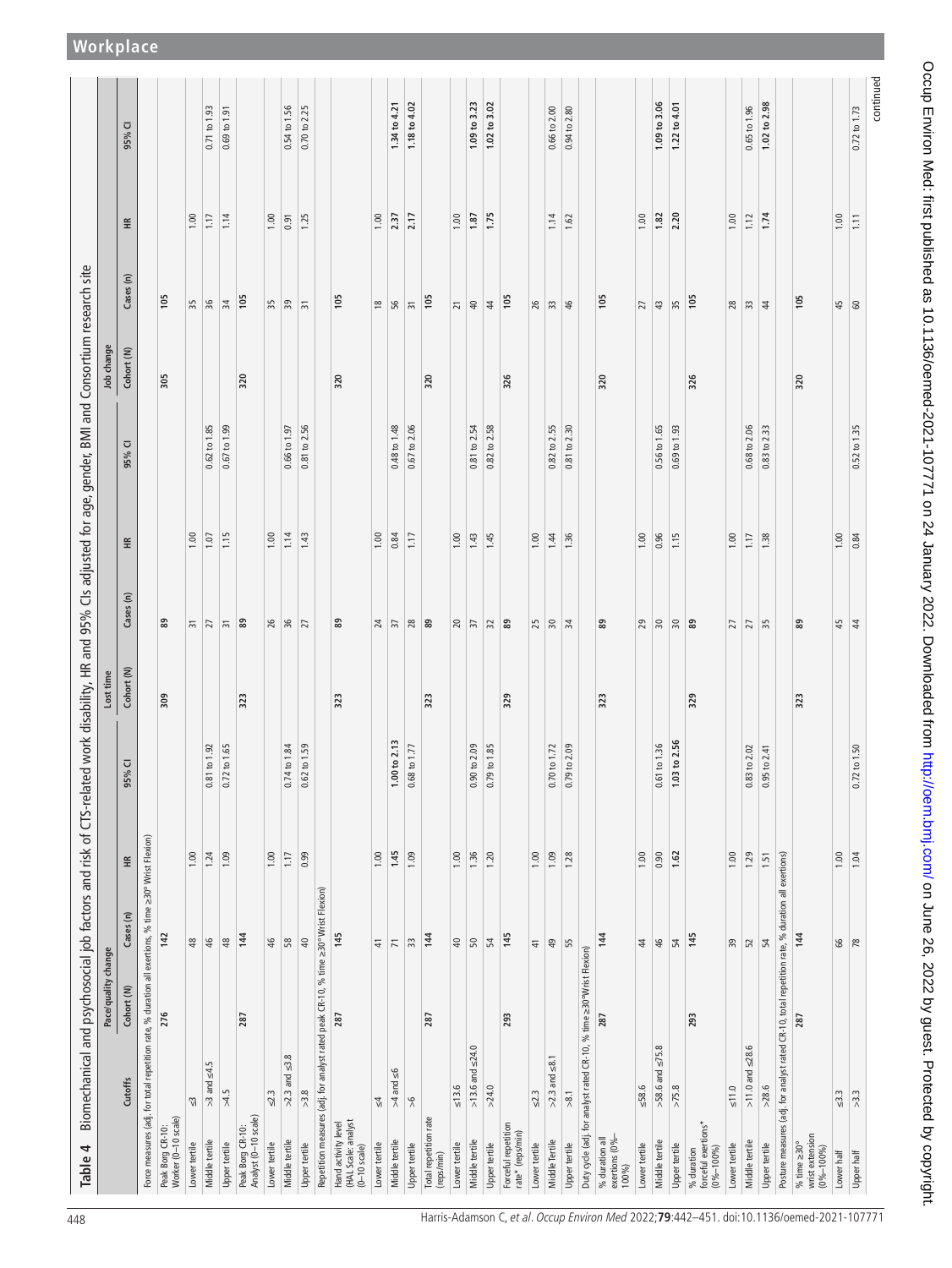| continued<br>Table 4                                                                                                                                                                                                                  |                     |                    |      |                  |            |                |                   |               |            |                |                 |                  |
|---------------------------------------------------------------------------------------------------------------------------------------------------------------------------------------------------------------------------------------|---------------------|--------------------|------|------------------|------------|----------------|-------------------|---------------|------------|----------------|-----------------|------------------|
|                                                                                                                                                                                                                                       | Pace/quality change |                    |      |                  | Lost time  |                |                   |               | Job change |                |                 |                  |
| <b>Cutoffs</b>                                                                                                                                                                                                                        | Cohort (N)          | Cases (n)          | £    | 95% CI           | Cohort (N) | Cases (n)      | $\widetilde{\Xi}$ | 95% CI        | Cohort (N) | Cases (n)      | $\widetilde{H}$ | 95% CI           |
| flexion (0%-100%)<br>% time $\geq$ 30° wrist                                                                                                                                                                                          | 287                 | 144                |      |                  | 323        | 89             |                   |               | 320        | 105            |                 |                  |
| $\leq 0.8$<br>Lower half                                                                                                                                                                                                              |                     | 76                 | 1.00 |                  |            | $\overline{4}$ | 1.00              |               |            | $\frac{8}{3}$  | 1.00            |                  |
| $>0.8$<br>Upper half                                                                                                                                                                                                                  |                     | $\pmb{\mathbb{S}}$ | 0.93 | 0.66 to 1.33     |            | 47             | 1.00              | 0.65 to 1.57  |            | 57             | 1.26            | 0.83 to 1.91     |
| Other (adj. for analyst rated peak CR-10, total repetition rate, % duration all exertions, % time ≥30° Wrist                                                                                                                          |                     |                    |      | lexion)<br>щ     |            |                |                   |               |            |                |                 |                  |
| Vibration                                                                                                                                                                                                                             | 276                 | 139                |      |                  | 306        | $88\,$         |                   |               | 303        | 104            |                 |                  |
| $\sqrt{2}$<br>None                                                                                                                                                                                                                    |                     | 5                  | 1.00 |                  |            | 32             | 1.00              |               |            | 43             | 1.00            |                  |
| $\widetilde{\wedge}$<br>Some                                                                                                                                                                                                          |                     | 78                 | 0.84 | 0.57 to 1.24     |            | 56             | 1.05              | 0.67 to 1.66  |            | 5              | 0.88            | 0.57 to 1.38     |
| 2018 ACGIH TLV for<br>hand activity                                                                                                                                                                                                   | 287                 | 145                |      |                  | 323        | 89             |                   |               | 320        | 105            |                 |                  |
| $\leq$ PFI $_{\text{AL}}$<br>Lower tertile                                                                                                                                                                                            |                     | 20                 | 1.00 |                  |            | $\overline{1}$ | 1.00              |               |            | $\frac{3}{2}$  | 1.00            |                  |
| $\geq$ PFI <sub>AL</sub> and<br>$\lt$ PFI <sub>LIV</sub><br>Middle tertile                                                                                                                                                            |                     | $\ddot{a}$         | 1.24 | 0.70 to 2.22     |            | 20             | 0.79              | 0.40 to 1.56  |            | 28             | 1.02            | 0.50 to 2.07     |
| $\geq$ PFI $_{\text{TV}}$<br>Upper tertile                                                                                                                                                                                            |                     | 82                 | 1.37 | 0.79 to 2.39     |            | 55             | 1.27              | 0.72 to 2.25  |            | 64             | 1.56            | $0.80$ to $3.04$ |
| Work psychosocial exposures                                                                                                                                                                                                           |                     |                    |      |                  |            |                |                   |               |            |                |                 |                  |
| Psychological job<br>demands*                                                                                                                                                                                                         | 142                 | 38                 |      |                  | 175        | $\overline{c}$ |                   |               | 176        | $\frac{6}{2}$  |                 |                  |
| <32<br>Low demands                                                                                                                                                                                                                    |                     | 15                 | 1.00 |                  |            | 4              | 1.00              |               |            | 4              | 1.00            |                  |
| $\geq 32$<br>High demands                                                                                                                                                                                                             |                     | 23                 | 1.53 | $0.82$ to $2.89$ |            | $\infty$       | 2.15              | 0.60 to 7.73  |            | $\overline{1}$ | 3.39            | 1.04 to 11.08    |
| Decision latitude                                                                                                                                                                                                                     | 141                 | 38                 |      |                  | 173        | 12             |                   |               | 174        | $\frac{6}{2}$  |                 |                  |
| $< 60$<br>Low latitude                                                                                                                                                                                                                |                     | 20                 | 1.00 |                  |            | $\infty$       | 1.00              |               |            | $\sigma$       | 1.00            |                  |
| $\geq 60$<br>High latitude                                                                                                                                                                                                            |                     | $\frac{8}{2}$      | 0.64 | 0.33 to 1.28     |            | 4              | 0.32              | 0.11 to 1.01  |            | $\overline{ }$ | 0.45            | 0.16 to 1.28     |
| Job strain                                                                                                                                                                                                                            | 141                 | 38                 |      |                  | 173        | $\overline{c}$ |                   |               | 174        | $\frac{6}{2}$  |                 |                  |
| Low strain                                                                                                                                                                                                                            |                     | 9                  | 1.00 |                  |            | $\sim$         | 1.00              |               |            | $\sim$         | 1.00            |                  |
| Passive strain                                                                                                                                                                                                                        |                     | $\circ$            | 1.12 | 0.45 to 2.81     |            | $\sim$         | 1.75              | 0.27 to 11.39 |            | S              | 3.18            | 0.64 to 15.98    |
| Active strain                                                                                                                                                                                                                         |                     | $\circ$            | 1.09 | 0.41 to 2.95     |            | $\sim$         | 2.83              | 0.45 to 18.2  |            | $\sim$         | 2.09            | 0.33 to 13.29    |
| High strain                                                                                                                                                                                                                           |                     | $\overline{4}$     | 2.15 | $0.95$ to $4.91$ |            | $\circ$        | 4.82              | 1.04 to 22.54 |            | $\overline{ }$ | 6.58            | 1.27 to 34.25    |
| "Only adjusted for posture (% time =>30°Wrist Flexion).<br>BMI, body mass index: HAL, hand activity level; PFIAL, Peak Force Index action limit; TLV, threshold limit value.<br>Bold text denotes statistical significance at p<0.05. |                     |                    |      |                  |            |                |                   |               |            |                |                 |                  |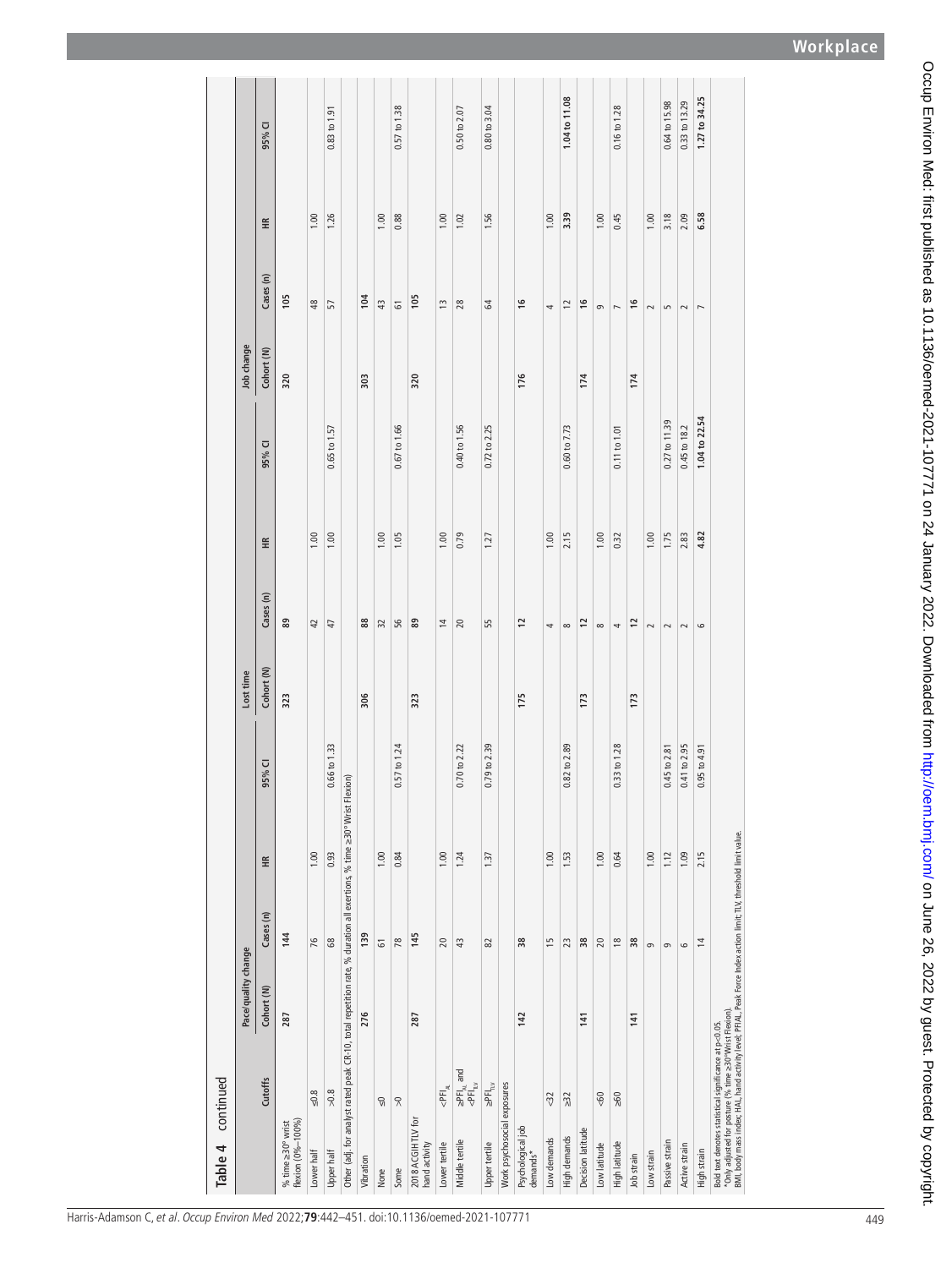were wide. Similar to studies of low back pain,<sup>[6](#page-9-3)</sup> increased job strain may increase the rate of disability following CTS, suggesting that reducing job strain may be an early intervention strategy to prevent costly work disability.

In stark contrast to prior analyses on CTS incidence, peak force estimates showed weak positive associations with disability.<sup>8</sup> This suggests that while peak force contributes to the development of CTS, once a person has CTS, other factors become relatively more important contributors to disability. This is in line with the phase model of disability $18\frac{19}{19}$  and previous research demonstrating that risk factors for MSD incidence may differ from those for work disability and specific durations or phases of work disability.<sup>6</sup> It is also consistent with a substantial body of research suggesting disability is strongly related to psychosocial issues, although that literature is mostly related to spine pain, $20-22$  and with the pyramid model of disability where different risk factors influence the transition between different states of injury and disability. $2<sup>3</sup>$ 

In this regard, perhaps a more important finding from this study was the association between measures of total repetition rate, the % time spent in any hand exertion and some of the measures of disability. These measures were not strongly associated with incident CTS in our prior analyses, $<sup>8</sup>$  yet they were</sup> associated with disability following CTS. This suggests that once a person meets a CTS case definition, stay-at-work and returnto-work strategies that reduce total repetition and the % time spent in any hand exertion (light or heavy) may reduce some of the measures of future disability. Regardless, it should be noted that these findings suggest that force is still an important predictor of CTS disability when it also includes a measure of duration. The TLV for Hand Activity has performed well as a predictor of incident CTS and may be useful as a surveillance tool. $3<sup>9</sup>$  These findings suggest that separately tracking HAL as a part of surveillance efforts may be useful in building proactive strategies for preventing disability following CTS among workers in high-risk groups.

Study results regarding disability from CTS are similar to what is seen in clinical practice. Our study used a clinically relevant case definition for CTS that requires both symptoms of median neuropathy and electrodiagnostic studies showing slowing of conduction in the median nerve at the wrist.<sup>11</sup> Our study found a greater chance of disability among workers with CTS who had more hand intensive activities at work. This finding has been seen in other studies,  $24$  is commonly seen in clinical practice and is reflected in clinical guidelines that recommend modifying work to decrease hand intensive activities among patients with CTS. Our study found that workers with CTS reported decreased pace or quality of work, a finding seen in other studies, where CTS patient reported decreased functional abilities $^{25}$  including symptoms that interfered with production rates and/or quality of work.<sup>26</sup> Clinically, loss of work capacity is commonly seen before the outcomes of lost work or change in jobs.

#### **Strengths and limitations**

The pooling of data from four cohort studies that included workers from different industries provides one of the largest and most diverse prospective cohort studies ever assembled for examining risk factors for work disability due to CTS and allows for greater generalisability than any single study sample. The large cohort increases precision of point estimates and allows for exploration of exposure–outcome relationships and thresholds of risk while adjusting for important covariates.

Despite the large size of the pooled cohort, there were not enough incident CTS cases to restrict these analyses to only those workers with incident CTS. Thus, individuals who had CTS at the inception of the cohort(and who subsequently developed CTS-related work disability) were also included. These prevalent CTS workers were likely to be either: (1) at a later stage of disease progression, (2) be chronic cases and/or (3) survivors somehow able to maintain work ability despite having CTS. However, a sensitivity analysis that included only the incident CTS cases showed the same patterns of association and with larger effect estimates indicating attenuation of the rates reported in this analysis of combined CTS incident and prevalent cases. Psychosocial job factors were not assessed at all workplaces and this reduced the number of individuals who had information on both biomechanical and psychosocial measures. Additionally, some studies only assessed psychosocial stress at baseline; thus, only baseline measurements are included in this analysis. Despite this limitation, strong independent effects of low job satisfaction on changes in work pace or quality and of job strain on lost time and job change were found. A much larger sample size would have been needed to determine interaction effects between biomechanical and work psychosocial exposures.

Reliance on self-reported measures of disability and varying intervals of assessment across study sites may have introduced varying amounts of recall or reporting bias; however, this limitation probably applies only to changes in work quality or pace and less to lost work time or job change. Further, the inclusion of prevalent CTS cases at baseline may have led to increased recall bias for those individuals and/or may have contributed to bias from the healthy worker survivor effect. In essence, those with CTS at baseline may have been a healthier cohort that could sustain work despite progressing disease than those who may have already left the workplace thereby leading to an underestimation of effect estimates. Additionally, we did not collect information related to workers compensation claim status or treatment. Therefore, we cannot make any inferences about how CTS management influences CTS-related work disability. Finally, while all three outcomes are plausible, if not likely consequences of CTS, they were not necessarily collected for studying CTS-related disability per se. Thus, the non-specific nature of the work disability questionnaire items which related the incidence of disability to any hand/wrist discomfort and not CTS specifically may have led to inclusion of disability related to concurrent hand/wrist tendinitis with CTS alone.

#### **Future research**

Our results indicate that effective strategies to prevent CTSrelated disability need to include both ergonomic and organisational job redesign. Development of rapid and low-cost alternative technology that reliably and accurately measures biomechanical exposures may improve feasibility and expand the impact of such interventions.

#### **CONCLUSION**

To our knowledge, this is the first large prospective cohort study to estimate associations between biomechanical, work psychosocial and personal factors and subsequent CTSrelated work disability based on rigorous case criteria and individualised exposure assessment. Understanding the risk factors associated with work disability among those with CTS is necessary to design comprehensive intervention strategies for those most likely to develop subsequent work disability.